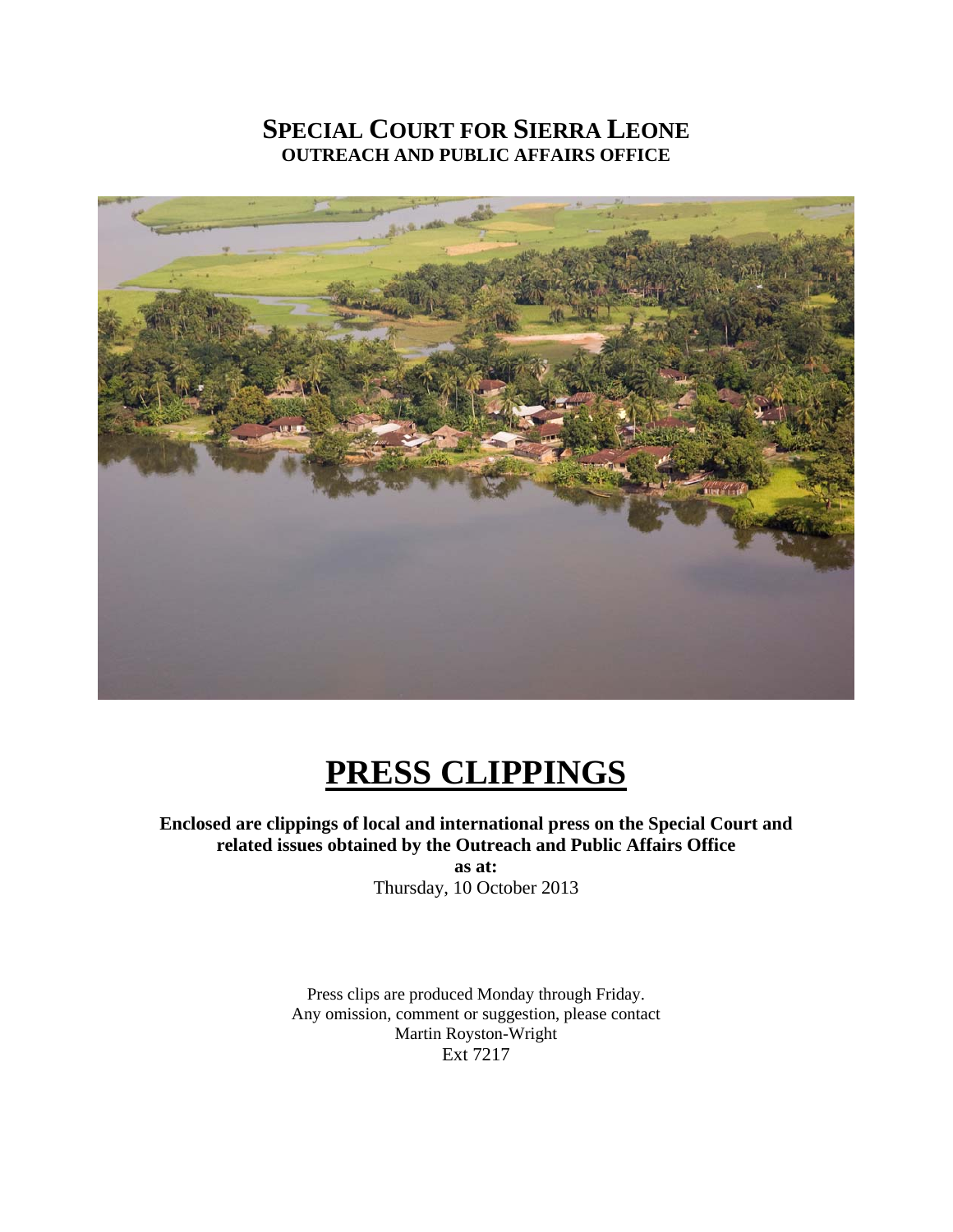| <b>International News</b>                                                           |             |
|-------------------------------------------------------------------------------------|-------------|
| Liberia's Charles Taylor to Serve Jail Term in UK / BBC                             | Page 3      |
| Taylor To Serve War Crimes Sentence In UK / Sky News                                | Pages 4-7   |
| Liberia's Charles Taylor to Serve War Crimes Sentence in UK / AFP                   | Page 8      |
| Liberia's Former President Finally Faces Punishment / The Independent               | Pages 9-11  |
| Kenya's ICC Withdrawal: The Wrong Face for ICC-Africa Relationship Debates / Jurist | Pages 12-13 |
| Terrorism - Between Authenticity, Criminality (II) / Tanzania Daily News            | Pages 14-15 |
| Accused of Partiality / L'Indro                                                     | Pages 16-17 |
|                                                                                     |             |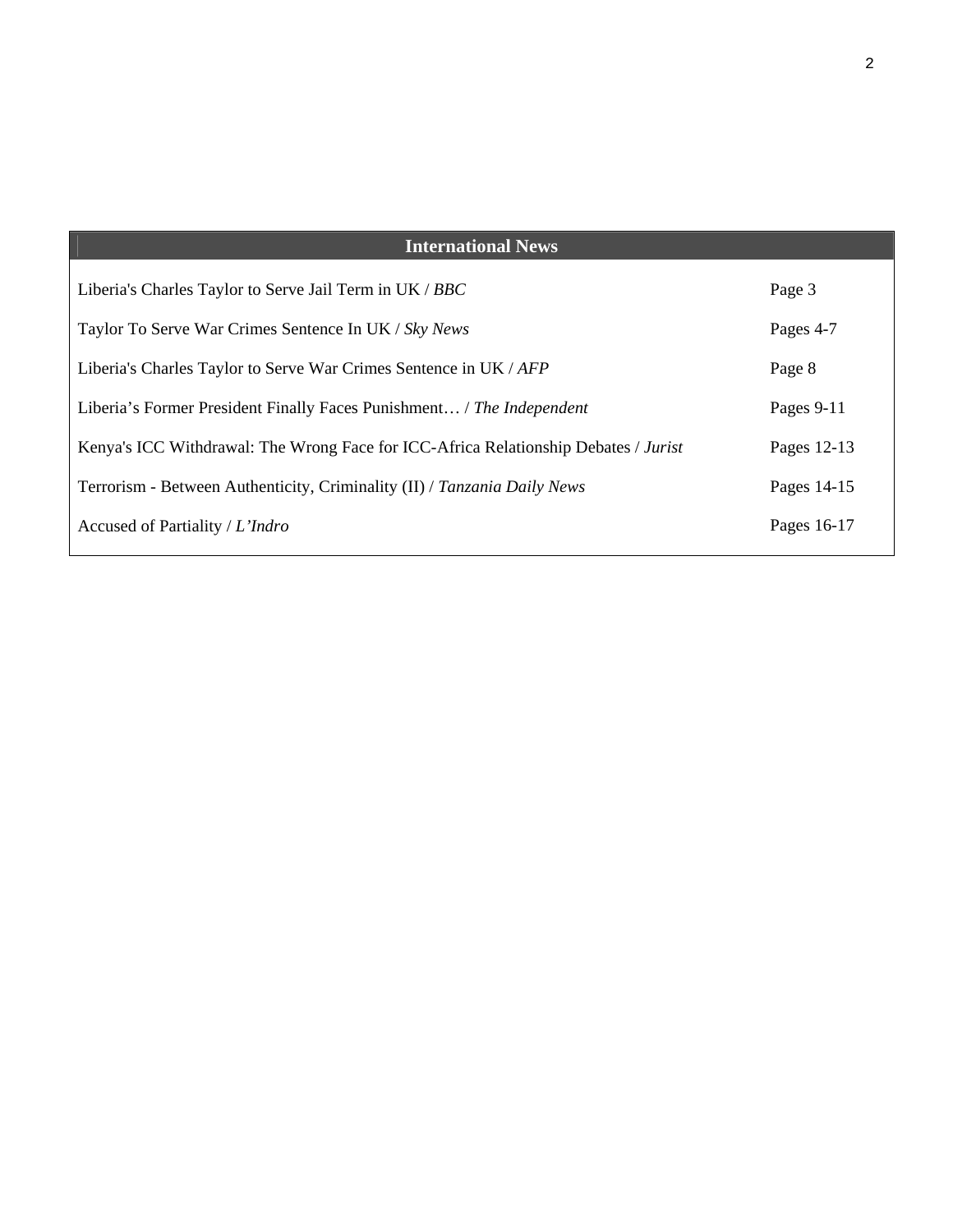## BBC Thursday, 10 October 2013

### **Liberia's Charles Taylor to serve jail term in UK**



Following the ruling last month, Charles Taylor has no further grounds for appeal.

Ex-Liberian President Charles Taylor is to serve his 50-year war crimes sentence in the UK, Justice Minister Jeremy Wright has confirmed.

Sweden and Rwanda had also offered to imprison him following the rejection of his appeal last month by a UN-backed special court in The Hague.

It ruled that his convictions had been proved beyond doubt.

He was sentenced in May 2012 for aiding rebels who committed atrocities in Sierra Leone during its civil war.

Mr Wright made the announcement in a written statement to Parliament.

The Special Court for Sierra Leone (SCSL) found Taylor, 65, guilty of 11 crimes including terrorism, rape, murder and the use of child soldiers by rebel groups in neighbouring Sierra Leone during the 1991- 2002 conflict.

He was found to have supplied weapons to the Revolutionary United Front (RUF) rebels in exchange for a constant flow of so-called blood diamonds.

Taylor has always insisted he is innocent and his only contact with the rebels was to urge them to stop fighting.

He is the first former head of state convicted by an international war crimes court since World War II.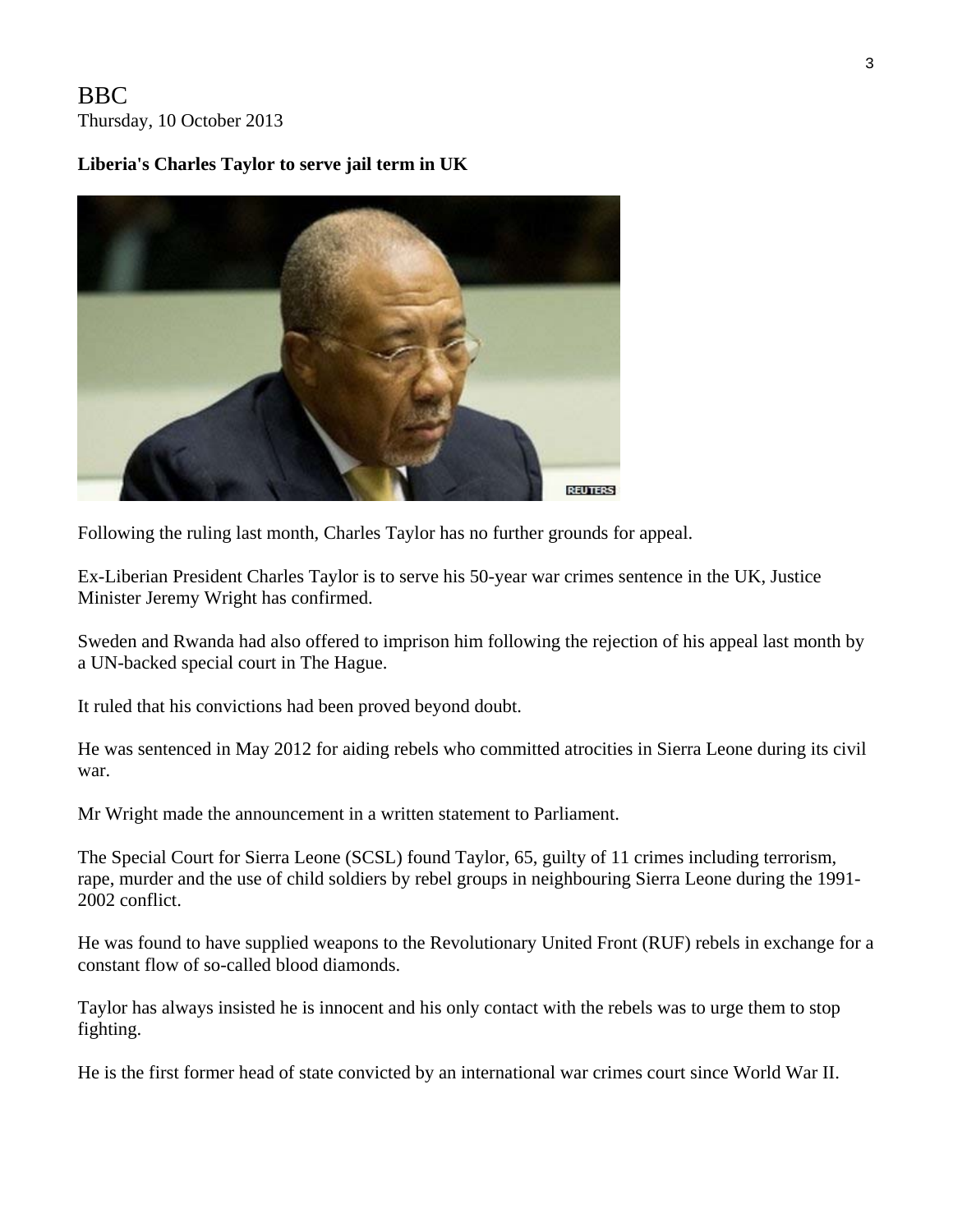## Sky News Thursday, 10 October 2013

#### **Taylor To Serve War Crimes Sentence In UK**

Charles Taylor faces a 50-year sentence for crimes against humanity during Sierra Leone's brutal civil war.



*Taylor will serve a 50-year sentence in the UK* 



*Child soldiers were used in Sierra Leone* 

Former Liberian president Charles Taylor will serve his 50-year war crimes sentence in a UK prison, the Government has confirmed.

Justice Minister Jeremy Wright said Taylor would be transferred to a British jail following his conviction by the Special Court for Sierra Leone.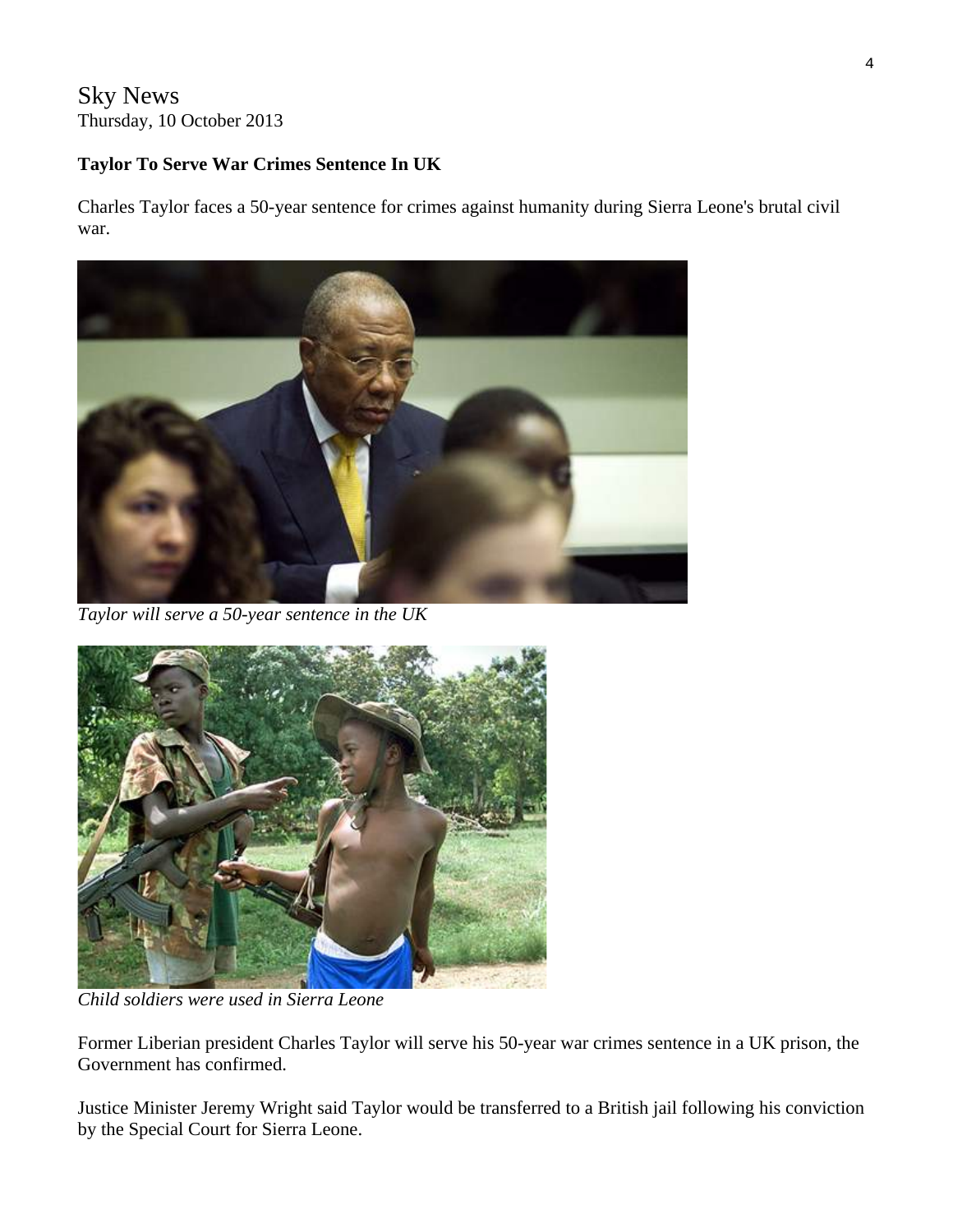The ex-warlord was sentenced in May 2012 for aiding rebels who committed atrocities during Sierra Leone's civil war.

He was found guilty of 11 crimes including terrorism, murder, rape and the use of child soldiers by groups fighting in the 1991-2002 conflict.

Judge Richard Lussick said Taylor was responsible for "some of the most heinous crimes in human history".



*Taylor brandishing an AK-47 in 1990 on his way to ousting Liberia's leader* 

The conviction made him the first former head of state to be found guilty of war crimes since World War II.

Taylor has always claimed he is innocent, saying he only made contact with the rebels to urge them to stop fighting.

Sweden and Rwanda were thought to be possible destinations for his to serve his sentence, but Mr Wright confirmed his transfer to the UK in a written statement to Parliament.

He said: "International justice is central to foreign policy.

"It is essential for securing the rights of individuals and states, and for securing peace and reconciliation.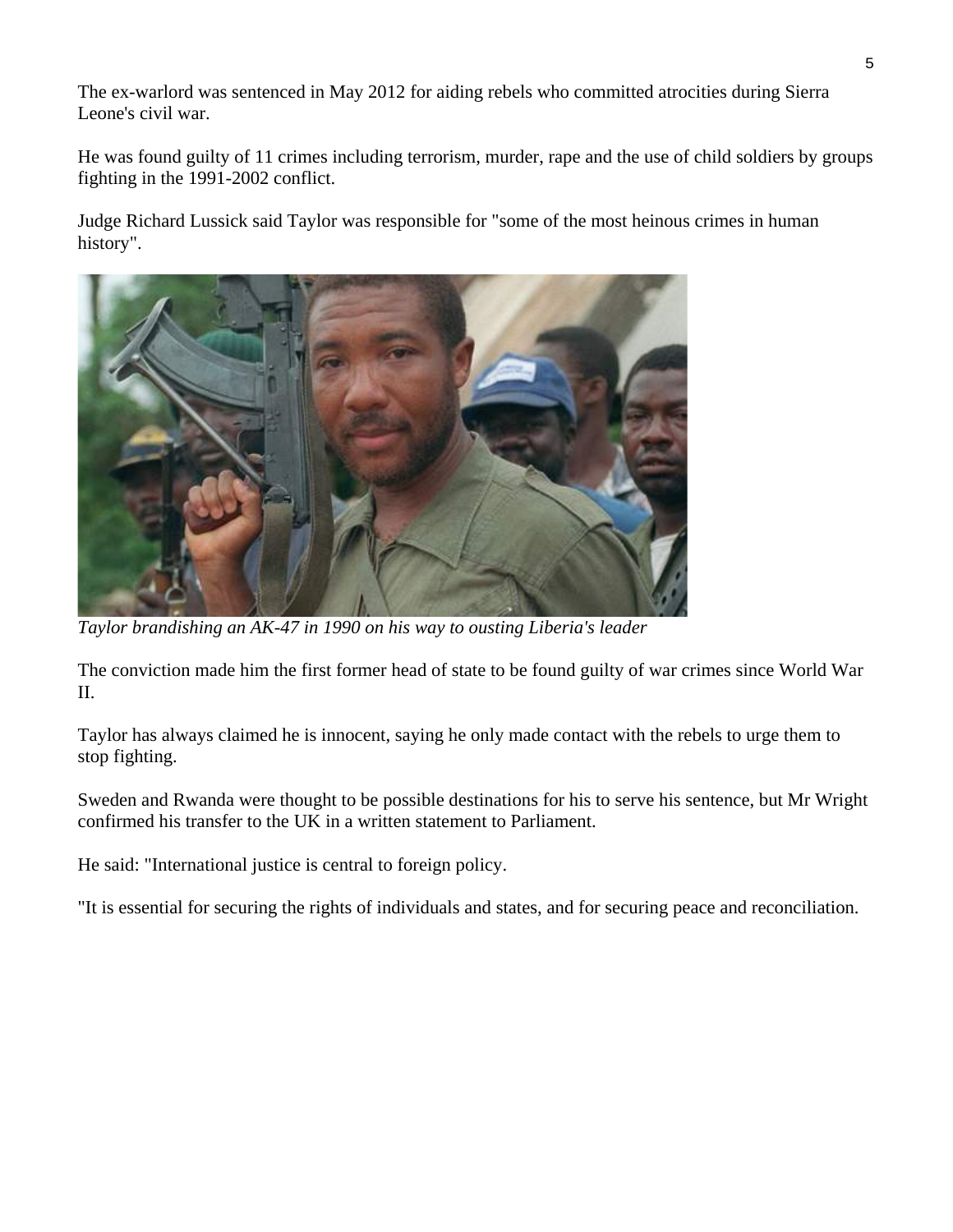

*Liberia shares a border with Sierra Leone* 

"The conviction of Charles Taylor is a landmark moment for international justice.

"It clearly demonstrates that those who commit atrocities will be held to account and that no matter their position they will not enjoy impunity."

More than 50,000 people were killed during Sierra Leone's brutal 11-year civil war.

Thousands more were left mutilated in the conflict that became known for the extreme cruelty of rival rebel groups who hacked off the limbs of their victims and carved their initials into their opponents' flesh.

Taylor helped plan attacks in return for "blood diamonds" mined by slave labourers in Sierra Leone and political influence in the volatile West African region.



*Naomi Campbell gave evidence at Taylor's war crimes trial*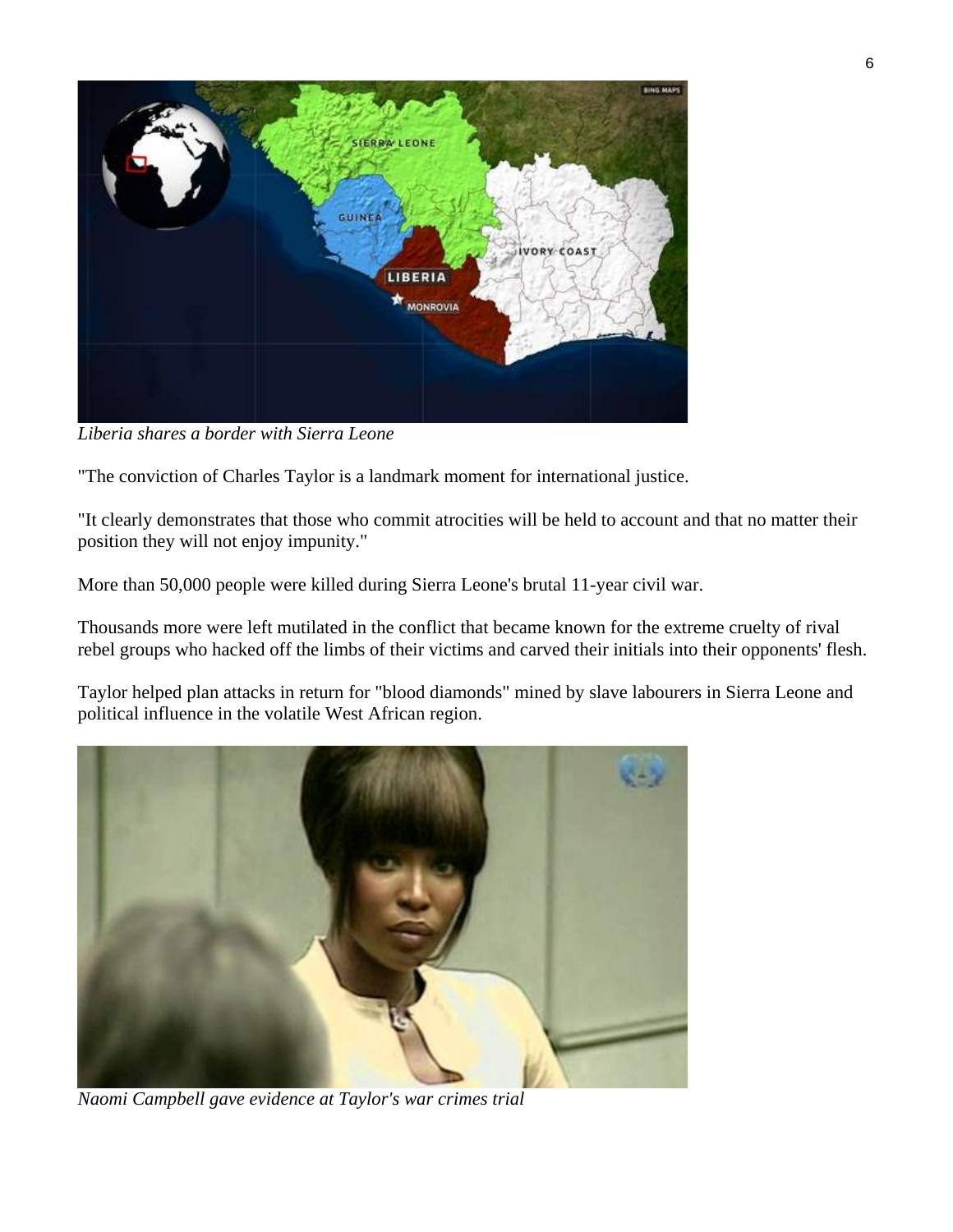He was convicted not only of aiding and abetting Sierra Leone rebels from Liberia, but also for actually planning some of the attacks carried out by rebel groups such as the Revolutionary United Front and the Armed Forces Revolutionary Council.

Supermodel Naomi Campbell and actress Mia Farrow gave evidence at the trial about Taylor apparently giving Ms Campbell blood diamonds in 1997 after a dinner in South Africa hosted by Nelson Mandela.

It is not the first time Britain has hosted a foreign war criminal - four men convicted of war crimes in the former Yugoslavia served time in British jails.

The men spent time in high-security prisons, with one former Bosnian Serb general stabbed at Wakefield prison apparently in retaliation for the massacre of Muslims in the UN safe haven of Srebrenica in 1995.

The former president of Yugoslavia, Slobodan Milosevic, would have stayed in a British jail on his conviction, but died in 2006 while he was on trial in The Hague.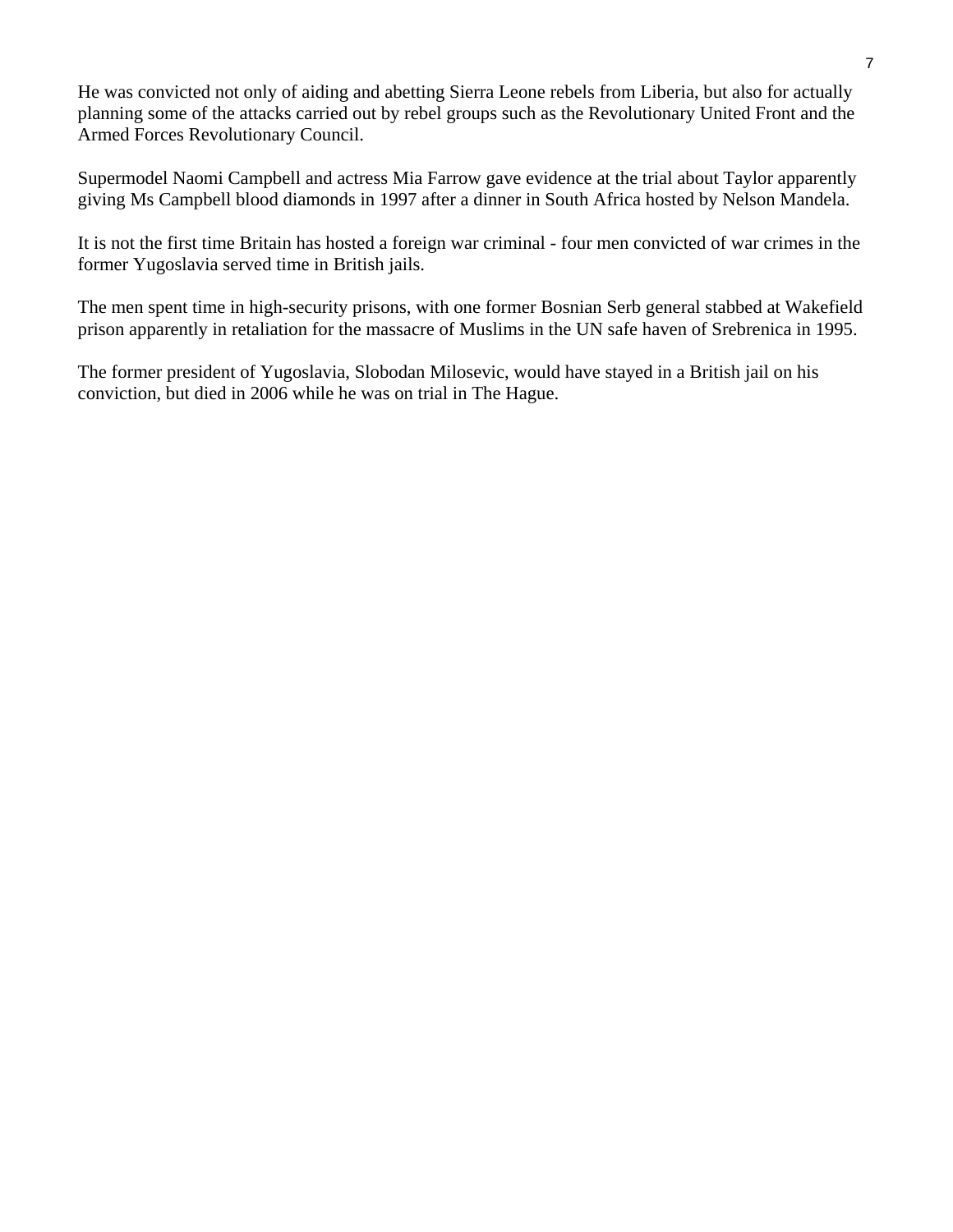## AFP Thursday, 10 October 2013

#### **Liberia's Charles Taylor to serve war crimes sentence in UK**

London (AFP) - Liberia's former president and warlord Charles Taylor is to serve out his 50-year prison sentence for war crimes in a British jail, Britain confirmed on Thursday.

Taylor, 65, is likely to spend the rest of his life behind bars in Britain after the UN-backed Special Court for Sierra Leone (SCSL) in The Hague upheld his sentence for arming rebels during Sierra Leone's brutal civil war during the 1990s.

"Former president Taylor will now be transferred to a prison in the UK to serve that sentence," Britain's junior justice minister Jeremy Wright said in a statement to parliament.

The justice ministry refused to disclose which jail would house the former strongman. "We don't comment on individual cases," a ministry spokeswoman told AFP.

Taylor's landmark sentence -- on 11 counts of war crimes and crimes against humanity -- was the first handed down by an international court against a former head of state since the Nazi trials at Nuremberg in 1946.

He had been arrested in 2006 and sentenced at The Hague last year for "some of the most heinous crimes in human history".

As Liberia's president from 1997 to 2003, Taylor supplied guns and ammunition to rebels in neighbouring Sierra Leone in a conflict notorious for its mutilations, drugged child soldiers and sex slaves, judges said.

He had maintained his innocence throughout the seven-year trial, which had heard evidence from witnesses including actress Mia Farrow and supermodel Naomi Campbell -- who told of the diamonds she believed she was given by Taylor in 1997.

The British government had offered in 2007 to house Taylor in a British jail if he was convicted, and to cover the costs of his imprisonment.

Sweden, Finland and Rwanda also offered to take in Taylor, and his lawyer had earlier suggested that he would prefer to go to Rwanda to be closer to his family.

"The United Kingdom's offer to enforce any sentence imposed on former president Taylor by the SCSL was crucial to ensuring that he could be transferred to The Hague to stand trial for his crimes," Wright said.

"The conviction of Charles Taylor is a landmark moment for international justice.

"It clearly demonstrates that those who commit atrocities will be held to account and that no matter their position they will not enjoy impunity."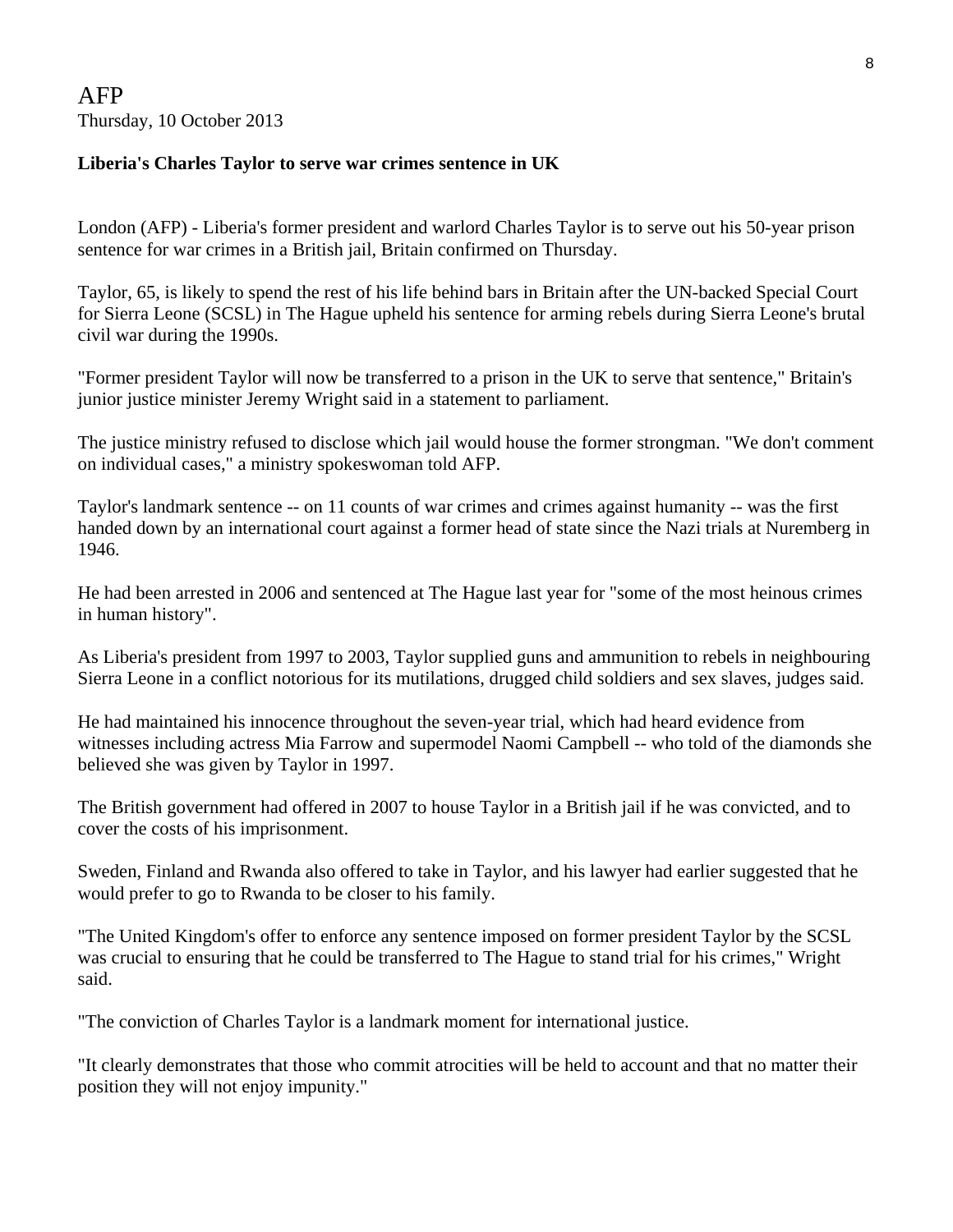## The Independent Thursday, 10 October 2013

#### **Charles Taylor: Liberia's former president finally faces punishment for his horrific war crimes**

He will forever be associated with the conflicts that convulsed West Africa for more than a decade, and cast a long shadow over the region

If there is an enduring image of all the horrific wars in Africa, one in particular has the power to reach across the years. It is the sight of the maimed and mutilated children in Sierra Leone, their limbs hacked off by child soldiers high on drugs who were as young as their victims.

The man responsible for that infamy was Charles Taylor, the president of neighbouring Liberia whose 50 year jail sentence was upheld by a UN-backed appeals court on Thursday, in the first conviction of a former head of state by an international court since Nuremberg. He is to serve out the sentence in Britain.

Mutilation, rape and abductions were the hallmark of the civil war launched by rebels of the Revolutionary United Front (RUF) in the early 1990s. The war was funded by the illegally mined socalled "blood diamonds", from mines in eastern Sierra Leone, which were smuggled to Taylor, the former brutal warlord turned president who in return supplied, trained and armed the rebels. He was convicted by the UN court of "aiding and abetting" the rebels in their reign of terror during the war that claimed 50,000 lives between 1991 and 2001.

Taylor, a flamboyant showman now grizzled at 65, consistently denied any responsibility and pleaded not guilty. He depicted himself as a statesman and West African peacemaker who had only dealt with the rebels "to push the peace process hard", when conducting his own defence over a seven-month period. But after a four-year trial the UN court found him guilty of 11 counts of war crimes and crimes against humanity, including murder, rape, torture and the use of child soldiers.

Taylor will forever be associated with the conflicts that convulsed West Africa for more than a decade, and cast a long shadow over the region where he wreaked violence and havoc from Guinea to Cote d'Ivoire.

He was one of seven children born to an Americo-Liberian father, descended from the freed slaves who founded the country and who remained politically influential. His mother was a native Liberian from the Golah tribe. Like many other Americo-Liberians, Taylor studied in America, and became active in radical student politics as chairman of the Union of Liberian Associations at his college in Bentley, Massachusetts.

He returned home to work with Liberian president Samuel Doe who seized power in 1980. But the two fell out and Taylor fled back to America where he served a short jail sentence after being accused by Doe of embezzling more than \$1m.

He subsequently led a Libyan-backed rebellion in 1989 against Doe who was captured, tortured, mutilated and summarily executed on a Monrovia beach seven months later. "The only good Doe is a dead Doe," Taylor is reported to have said.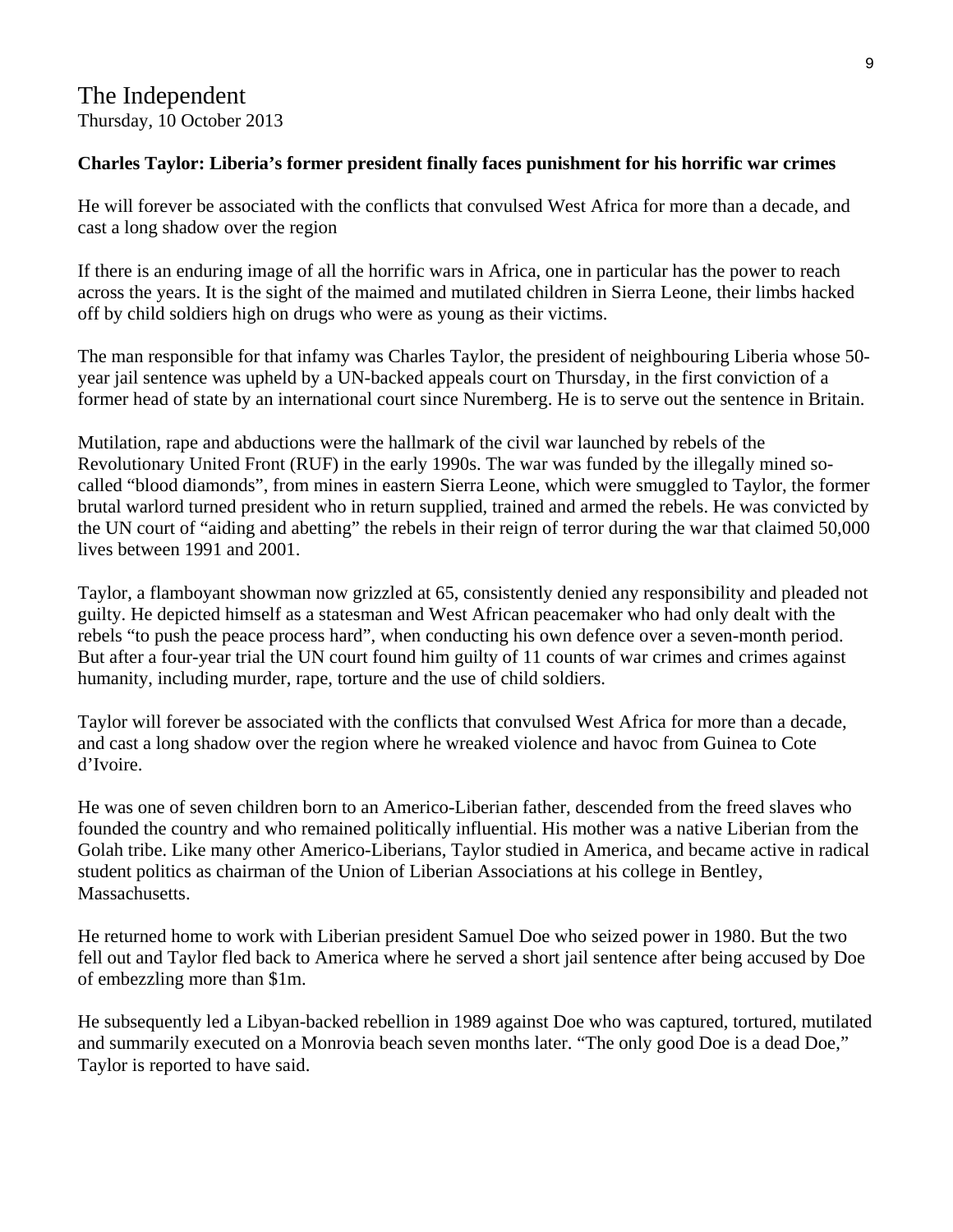The horror was just beginning. Doe's death at the hands of forces loyal to Prince Johnson, triggered a five-year conflict between the Americo- Liberian fighters led by Taylor and Johnson's rival forces. In 1991, the RUF launched their revolt in Sierra Leone, and another civil war was kindled.

Liberian peace accords were finally signed in Monrovia in 1995, paving the way for elections which Taylor won by a wide margin in 1997, amid charges that supporters had been terrorised into voting for him. But his presidency was undercut by domestic opponents who took up arms against him in 1999, and by international pressures stemming from his involvement in the Sierra Leone conflict.

In 2003, with the Liberian rebels gaining strength in the mineral-rich country and having entered Monrovia, he was indicted by a UN-backed Special Court for his role in the Sierra Leone fighting and fled to Nigeria. But he was accused of meddling in Liberian politics from there. A total 200,000 people were killed in the two Liberian civil wars over a 14-year period.

Liberia's fortunes changed for the better following the 2006 election of Ellen Sirleaf Johnson as president. She pushed for Taylor's prosecution by the Sierra Leone war crimes tribunal despite protests by his followers. He was arrested in Nigeria the same year after she requested his extradition.

But in those early days of the UN court, it was by no means clear that regional stability would be restored by Taylor's arrest amid fears that loyalists might take up arms again. As a result, the trial was moved to The Hague for security reasons. The Special Court was set up under an ad hoc arrangement between the UN and Sierra Leone and was not covered by the permanently-sitting International Criminal Court, which can only rule on war crimes and crimes against humanity committed after 2002.

UN prosecutors doggedly pressed the Taylor case, calling such witnesses as the British model Naomi Campbell and the US actress Mia Farrow to the bar, when the trial opened in 2007. Campbell recounted how, after a 1997 dinner party hosted by Nelson Mandela in South Africa, she had found "a few stones" outside her hotel door. "They were small stones, dirty looking stones." According to Farrow, the blood diamonds were a gift from Taylor, who denied any knowledge of the incident and has never admitted to trading in the precious stones to fund the Sierra Leone conflict.

Like another dictator, Slobodan Milosevic of Serbia, Taylor was careful not to take direct command. But he provided essential weaponry, training and safe haven for the Sierra Leone fighters, many of whom were abducted, given marijuana or crack cocaine and sent into the bush with AK47s to kill and maim entire families. Victims would be asked if they preferred "long sleeves" or "short sleeves" before their hands or their arms above the elbow were hacked off.

After being found guilty last year by the Special Court, Taylor appealed. But on Thursday the appeal chamber judges were unanimous in upholding the guilty verdict, which was described as "fair and reasonable". The judges ignored an earlier ruling by the UN court for the former Yugoslavia which ordered the release of the former chief of the former Yugoslav army, General Momsilo Perisic, last February. He too had been accused of "aiding and abetting" human rights crimes, but the judges decided that Perisic had not "specifically directed" aid towards that end.

The Special Court has now heard its last case, but a new chapter opens in which the search for Taylor's suspected hidden assets will resume. Victims of the Sierra Leone rebels' atrocities will, theoretically at least, be able to pursue compensation through civil tribunals.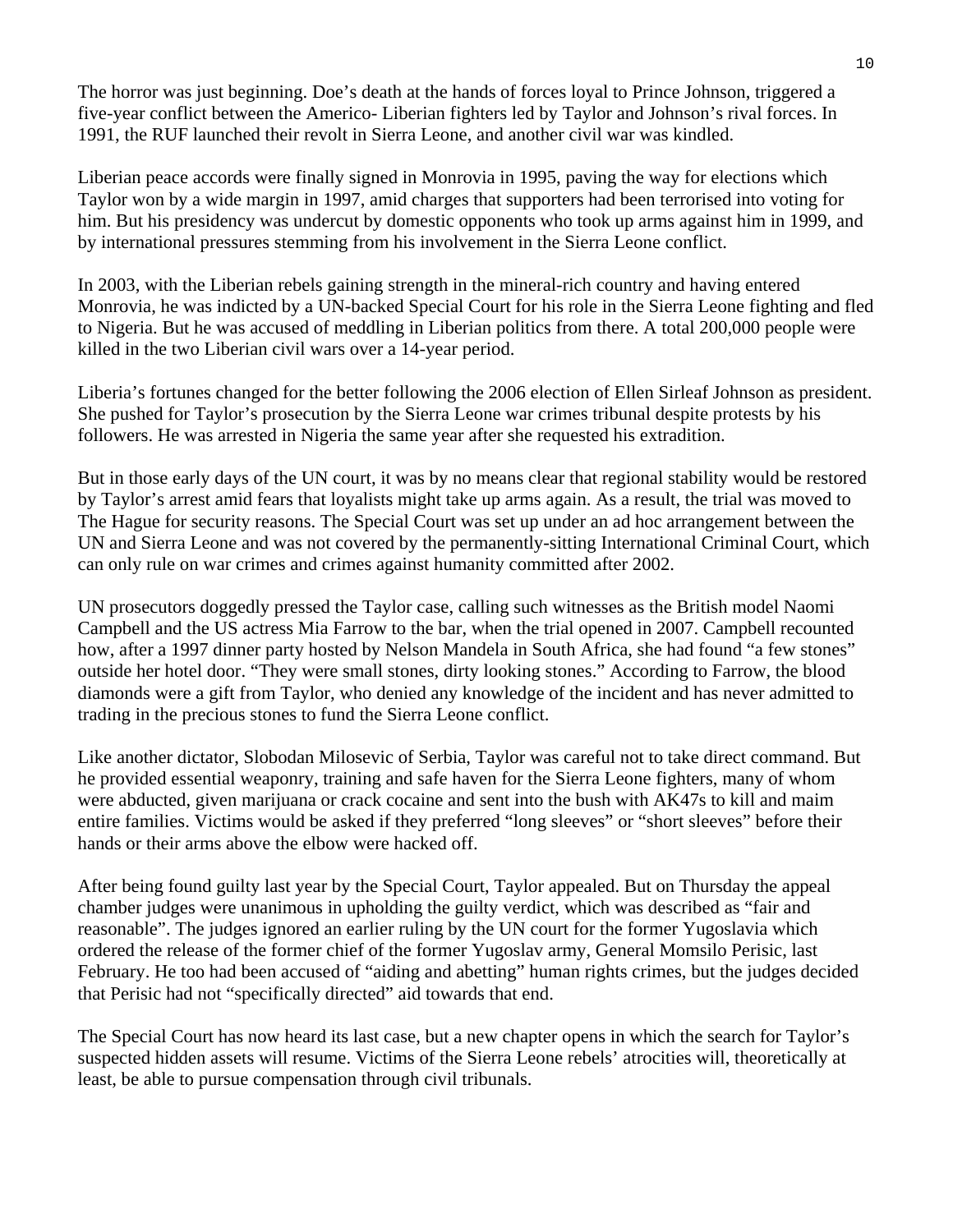Looking back on the Taylor trial, John Petrie, formerly the chief of operations at the Sierra Leone Special Court and now a director of Aegis Trust, a British non-government organisation campaigning to prevent genocide worldwide, said: "It is easy now to think it was all inevitable, but that was not the case in 2002- 05.

"Some very brave people took brave decisions to break the cycle of violence in the region and removing Taylor was central to that. He did not come quietly, but he has plenty of time to reflect."

Taylor, a Baptist and one-time lay preacher, will indeed have plenty time to reflect in his cell on being held accountable for his sins. He once compared himself to Jesus Christ, telling the BBC: "Jesus Christ was accused of being a murderer in his time."

According to Reed Brody, a lawyer and spokesman for Human Rights Watch who devoted 15 years working for the prosecution of Chadian dictator Hissène Habré, Taylor stood out because of his baleful influence over such a wide swath of West Africa.

"On a continent which has, unfortunately, seen its share of untouchable 'big men', the crimes of the rebels he supported in Sierra Leone, like their signature atrocity of cutting off victims' arms and legs, and forcing children to execute their parents, were among the most heartless I have ever investigated," Mr Brody said.

#### **A Life In Brief**

Born: Charles McArthur Taylor born in Arthington, Liberia, on 28 January 1948. He added the name "Ghankay" later, thought to be so that he could gain favour with the indigenous African majority

Family: Americo-Liberian father and Liberian mother. He has married three times and has 14 children

Education: Economics degree from Bentley College, Massachusetts, US

Career: After his studies in the US, Taylor returned to Liberia, just after Samuel Doe's coup d'etat in 1980. He was given a role running the General Services Agency, in charge of much of Liberia's budget. After being accused of embezzling, he fled to the US where he was arrested. He returned to Liberia to lead the 1989 overthrow of Doe. Elected president in 1997. A 1999 rebellion led to him seeking exile in Nigeria in 2003. Taylor was arrested and appeared at the Special Court for Sierra Leone in 2006.

What he says: "Jesus Christ was accused of being a murderer in his time"

What they say: "I had never heard of Charles Taylor before. I had never heard of the country Liberia before. I had never heard the term blood diamonds before." Naomi Campbell, model, and witness in the Taylor's war crimes trial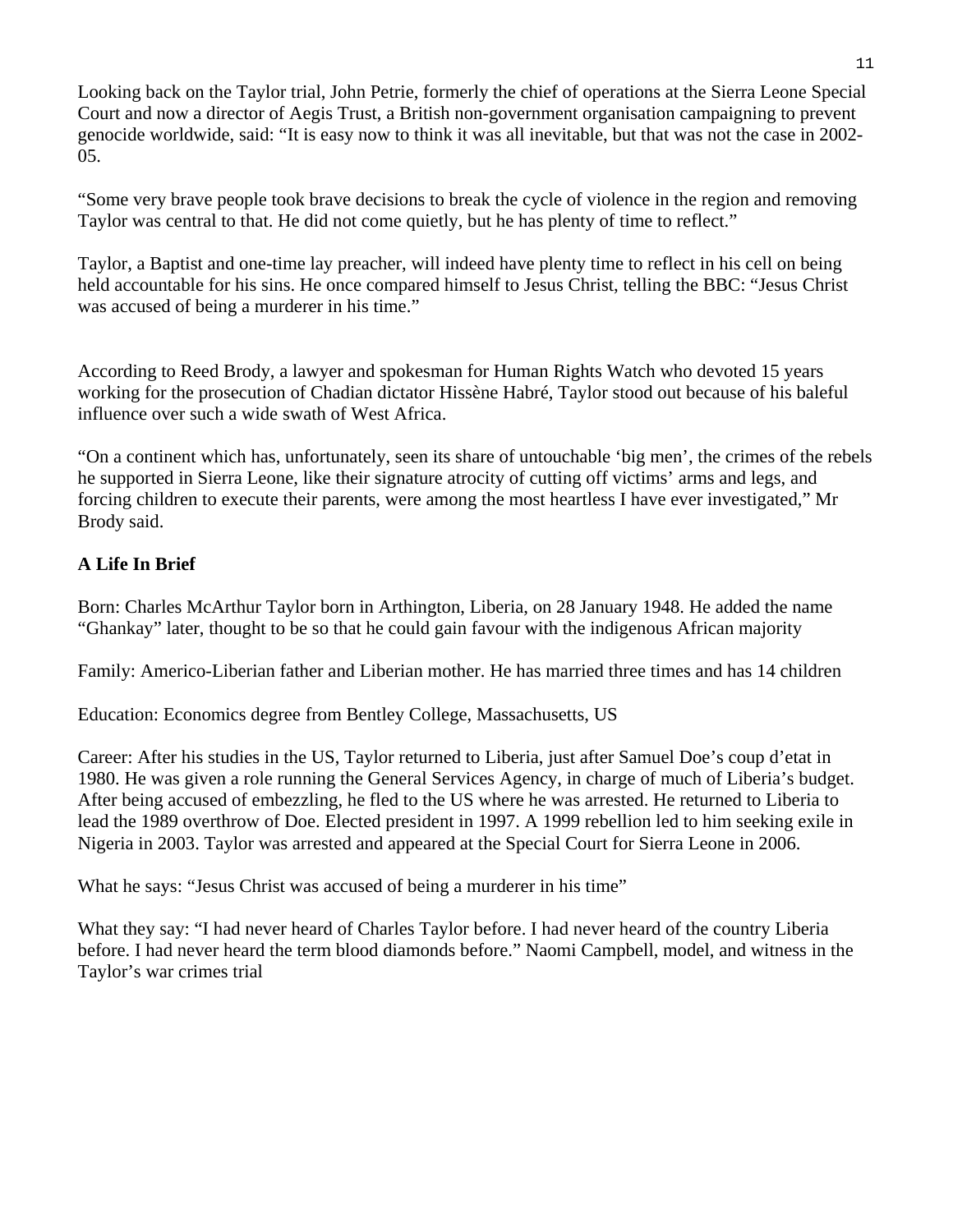## Jurist Monday, 8 October 2013

#### **Kenya's ICC Withdrawal: The Wrong Face for ICC-Africa Relationship Debates**

JURIST Guest Columnist Jess Kyle, University of Maryland Francis King Carey School of Law Class of 2015, discusses the International Criminal Court's African involvement in light of Kenya's withdrawal...



Ideally, the operations of the International Criminal Court (ICC) toward justice would reinforce the domestic politics of conflict and post-conflict states by promoting peace inception, the ICC has frequently been accused of being, on the one hand, insensitive agenda. Kenyan parliamentarians who recently voted for ICC withdrawal appealed to through deterrence and strengthening accountability norms. Yet, since its 2002 to local political exigencies and, on the other, biased by its own invidious political similar concerns for support, and Kenya's move toward withdrawal has prompted

however, risks undermining the productiveness of such debates, rewarding political opportunism and reinvigorated criticism of the ICC by a number of African countries. A hasty embrace of Kenya's withdrawal circumstances as representative of key concerns about the ICC's African involvement, encouraging the institutionalization of impunity in Kenya and elsewhere.

Kenya President Uhuru Kenyatta, Deputy President William Ruto and radio executive and journalist Joshua Sang face charges of crimes against humanity at the ICC. The charges pertain to their roles in the post-2007 election violence in Kenya in which 1,200 were killed and hundreds of thousands displaced. On September 5, 2013, shortly before the trial of Ruto commenced, the Kenya National Assembly passed a motion for withdrawal from the ICC. The Senate passed an expanded version of the motion on September 10. Pending notification of withdrawal by the Kenyan government to the UN (which would take effect after one year), Kenya may be the first state to withdraw from the ICC.

Kenya's withdrawal vote was followed by the announcement of an African Union (AU) special summit for discussion of a possible bloc withdrawal from the ICC. The summit is to be held October 13, 2013 and countries purportedly open to this extreme measure include Uganda, Rwanda, Zimbabwe and Eritrea. Thirty-four of a total of 54 AU members are ICC signatories. In addition to the special summit call, aggressive criticism of the ICC at the UN by some African leaders has continued.

One apparent thread of the withdrawal argument is that the ICC is insensitive to the need for countries to stabilize politically and move forward peacefully. The withdrawal motion itself included references to "the fundamental changes in the circumstances relating to the governance of the Republic" and the fact that "the Republic conducted its general elections ... at which the President and Deputy President were lawfully elected." During his severe criticism of the ICC at the UN, Uganda's President Museveni also pointed to the status of Kenyatta and Ruto as elected leaders and stated, "Kenya is recovering. Let her recover." Further, a recent AU letter to the UN cited the concern that ICC trials were impeding effective governance of Kenya.

There are times when weighty political considerations may point against the ICC's pursuit of justice. One prominent example from the "peace versus justice" debates is the ICC's indictment of former Liberian president Charles Taylor in 2003. His indictment occurred in the context of sensitive peace talks, and has been blamed for the resurgence of violence in Liberia and an additional 1,000 deaths. Greater sensitivity to local political demands might have averted these deaths.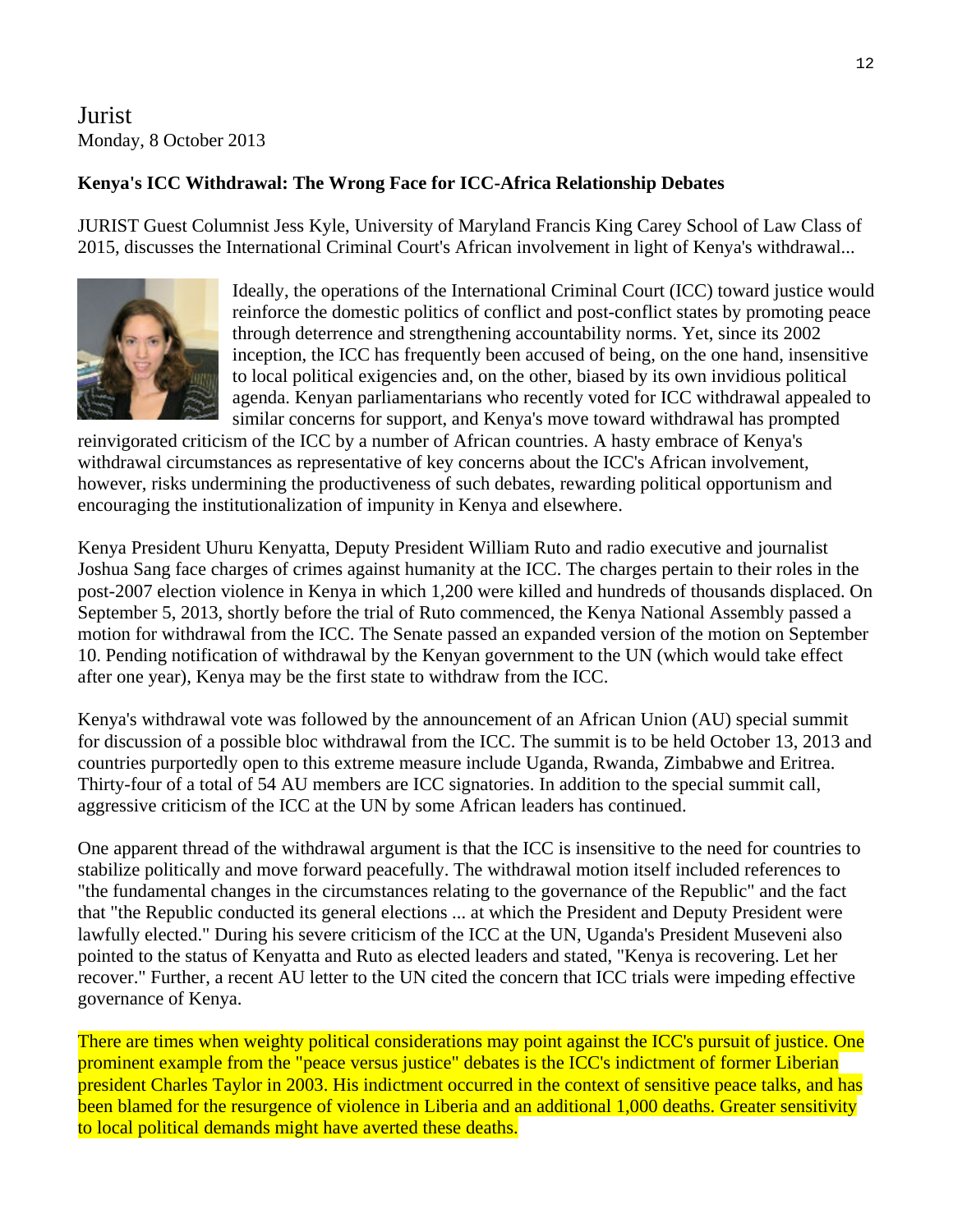In the case of Kenya, however, Kenyatta, Ruto, and Kenyan voters were aware of the ICC charges going into the March 2013 elections. Kenyatta and Ruto have consistently pledged their cooperation with the ICC, and the ICC has shown flexibility in staggering the leaders' trials and adjourning Ruto's trial so he could deal with the Westgate terror attack. The particular context of the ICC's involvement in Kenya does not seem to contribute much to arguments about the ICC's insensitivity regarding domestic political affairs. Further, it is unclear why the drastic measure endorsed by Kenyan politicians, withdrawal, is a positive step in the name of the growth and stability of Kenya's democracy. Rather than a proposal for a short-term peace-justice trade-off, it is a long-term return to impunity likely to invite future violence.

A much louder criticism heard in Kenya's withdrawal motion debates was the allegation of ICC neocolonialism and political selectivity. National Assembly majority leader Adan Duale emphasized the need to protect the sovereignty of Kenya against attempts at politically motivated interference. In the Senate, majority members characterized the ICC's involvement in Kenya as "an attempt to recolonize Africa" and portrayed the Prosecutor as a rogue actor who can destroy individuals' reputations and lives at will.

There are cases, and also some plain facts, that should raise concerns about political interests promoted (intentionally or unintentionally) by the ICC or about how it chooses its cases. For example, the heat-ofconflict timing of the June 2011 indictment of Muammar Gaddafi not only played a role in thwarting peace efforts but also gave a boost to the controversial intervention by France, the UK and the US. As for facts about the ICC's case selection that have been subject to criticism, it has hardly gone unnoticed that all current ICC cases are in Africa. Criticisms of the ICC's focus on Africa are not without response, but can be expected to subject the ICC's case selection to scrutiny.

The ICC's cases against Kenyatta, Ruto and Sang, however, do not lend much support to accusations of the ICC's "hunting" of Africans. The cases only ended up in the ICC as the outcome of a Kenyan government-sponsored commission and multiple failed efforts to create a Special Tribunal or other alternative to ICC prosecution. These failed efforts were the agreed upon trigger for ICC referral of the situation in Kenya. The names of those suspected most responsible for the post-election violence were provided by the Kenyan investigative commission. It is not clear, then, why the ICC's Kenya cases should raise familiar concerns about the ICC's fairness in initiating cases, even to the extent of catalyzing a movement for mass ICC withdrawal.

It is important to dis-aggregate the many African-based ICC cases with an eye to whether criticisms of them advance substantive debates about the ICC-Africa relationship or instead look like attempts to capitalize on these debates for political gain. Kenyatta and Ruto apparently succeeded in using their indictments to their benefit in the spring election, casting themselves as protagonists of an anti-imperialist struggle. After the election, and well before the parliamentary withdrawal motion the new Kenyan government reached out to other countries for additional support of it ICC-discrediting campaign.

Although withdrawal would formally have no effect on the leaders' trials, steps toward it seem calculated to position President Kenyatta and Ruto for future non-cooperation. It has also led to increased calls, including by China, for transfer of the trials to Kenya. Any political gains secured by the two leaders from so easily moving the issue of Kenyan withdrawal to the center of much broader debates about the ICC's record of involvement in Africa will come as rewards for the dubious and opportunistic use of serious points of debate. They may also carry the cost of an institutionalization of impunity that begins with the derogation of Kenyan victims' rights to justice.

*Jess Kyle has a Ph.D. in Philosophy from Binghamton University. She is a member of the Maryland Law Review and in the past has published on the topic of military humanitarian intervention.*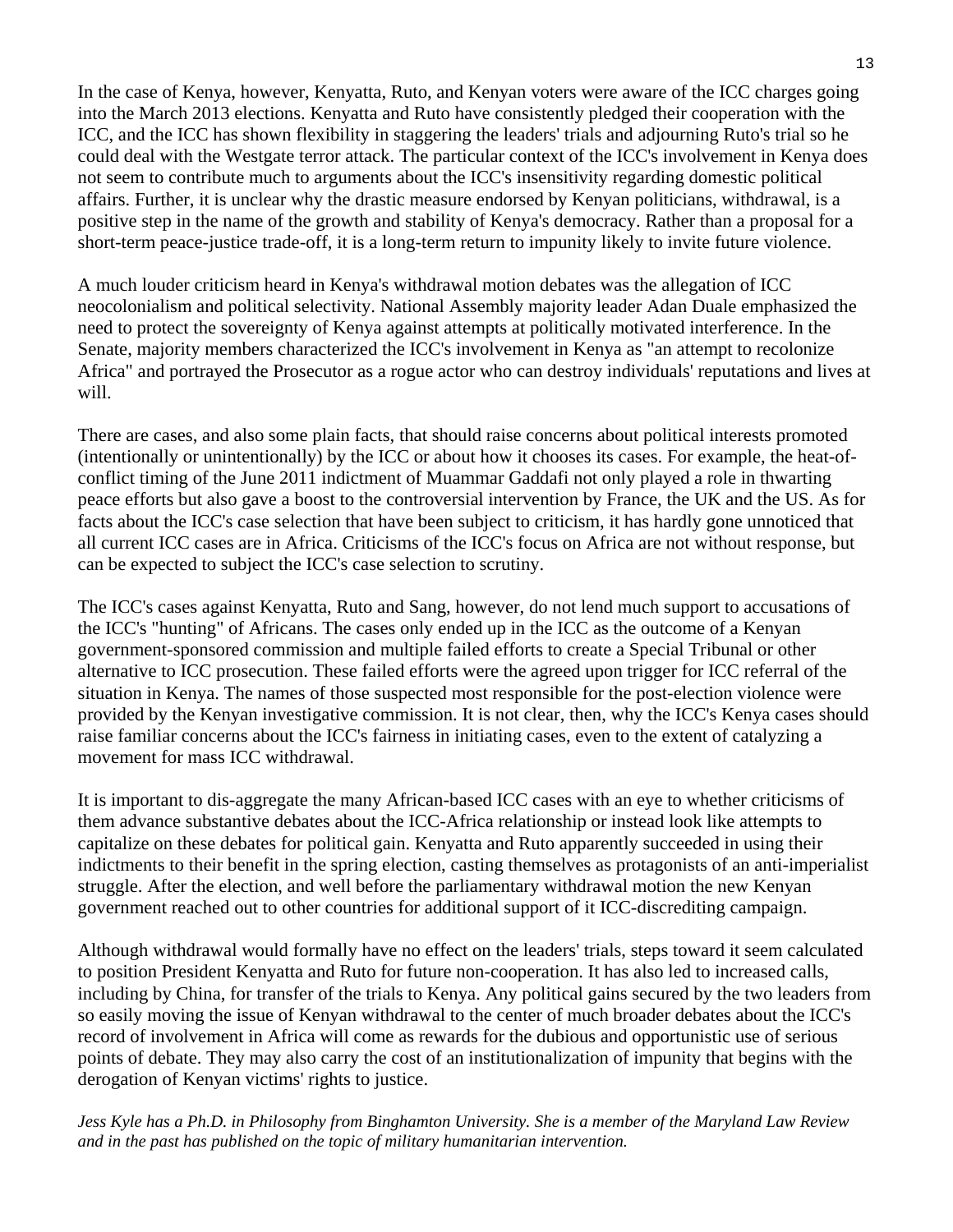## Tanzania Daily News Tuesday, 9 October 2013

#### **Terrorism - Between Authenticity, Criminality (II)**

By Fred Mirassi Okumu

WHAT further qualifies terrorists is that they are not only criminals, but are incorrigible, irreconcilable, fanatic, suicidal outlaws who cannot reform under any type of correctional institution.

They never retire nor surrender back to normal life. To them, terrorism is not the means to an end, but the end itself.

It is possible to cite more examples to show that terrorism can never be activism, and how the international community categorically discriminates against acts that are terrorist in nature from lawful struggle.

Not a single regime in the world, not even those regarded as "rogue", has ever come up in the open to recognize terrorism or justify a terrorist attack. We can take another case were force is usually used and in most cases with bloody consequences and terrorism is not implicated: coups.

Let us take an example of two coup makers in Africa, specifically former Ghanaian president Jerry Rawlings who overthrew Gen Fred Akufo in 1979 and former Sergeant Samwel Doe of Liberia who toppled William Tolbert in 1980. Both conducted bloody coups, but their respective governments were recognized after they assumed power.

Even as Doe was infatuated with power, turned overly dictatorial and killed opposition and subjects indiscriminately, his was not regarded as "threat to global peace and security", but as violators of human rights, democracy and the rule of law.

This is not limited to Doe and his Ghanaian counterpart, but to many other leaders who had assumed power through coups. Such leaders are tolerated by the law-abiding international community simply because they operate within the framework of conventional system of governance.

As a result, the international outcry pouring towards such dictators then was aimed not at condemning them as terrorists, but to demand them to restore democracy, the rule of law and human rights, or quit with dignity.

Only after the international community realize that the actions of such rulers against their subject was intolerably brutal and was not at par with actions needed solely to preserve peace and order, are such rulers totally discredited and subjected to international law.

In this group falls the case of Slobodan Milosevic of Serbia and Charles Taylor of Liberia, who were prosecuted and convicted by the International Criminal Court in The Hague. It is within this context that the ICC issued an arrest warrant for Sudan's Omar Al-Bashir in March 2009 to answer charges of genocide and crimes against humanity.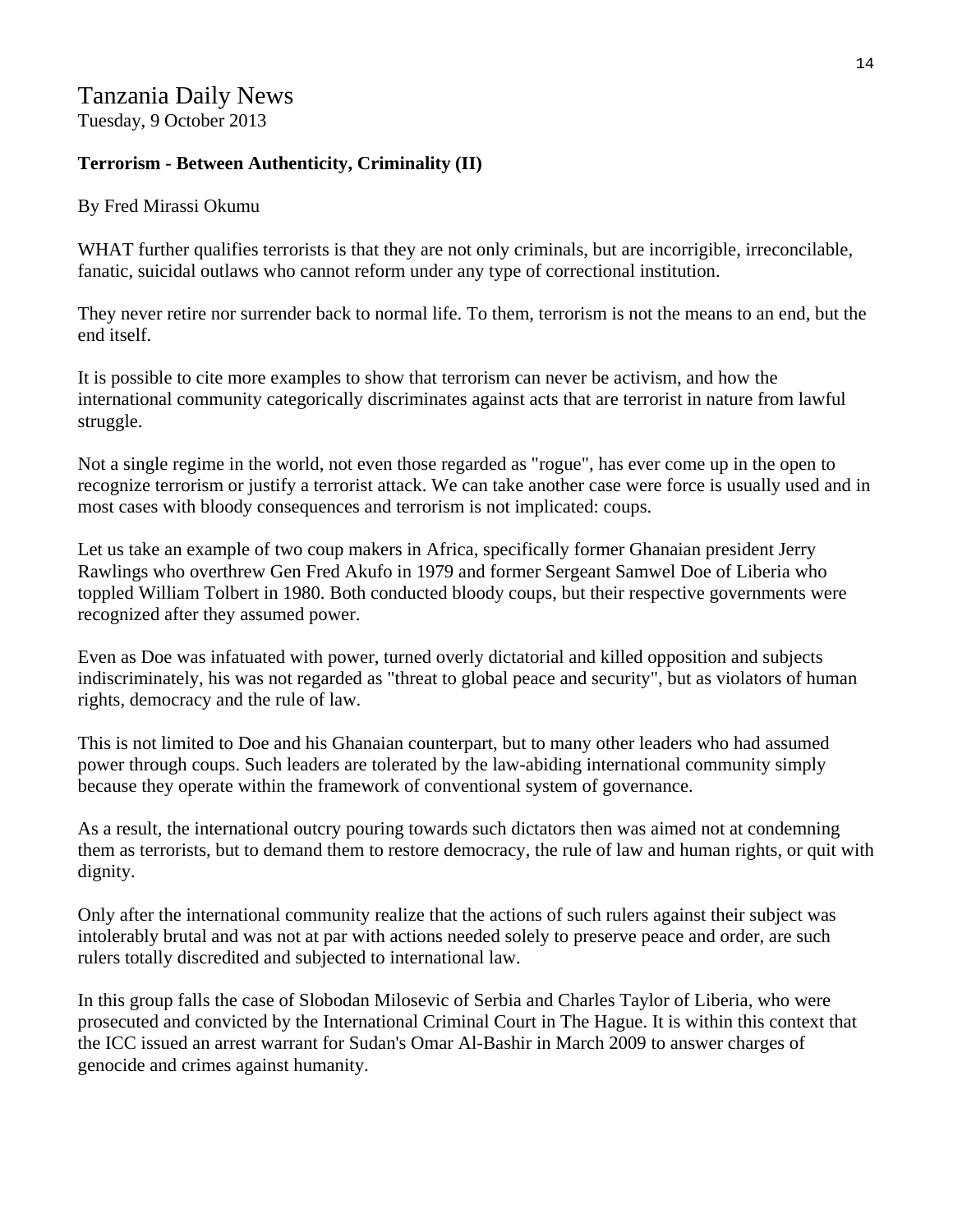It is undeniable that taken individually, each of the three leaders has committed atrocities some of which are horrific than some Al- Qaeda, Al-Shabaab actions. Yet, they were wanted for crimes against humanity and not for terrorism. Whether "terrorism" is worse than "crime against humanity" is open to debate.

Suffice it to say that terrorism carries with it a more sinister connotation before the eyes of the international community. To show that terrorism cannot be justified, we can also take an example from warfare by regular armies, which used techniques similar to those used by terrorists.

A good example is the abortive plans by US special forces in "The Battle of Mogadishu", a military operation aimed at capturing then warlord Mohamed Farrah Aidid, who was the self-proclaimed president of Somalia. Heavily armed and with helicopters and armoured personnel carriers, their plan was to storm the hideout in Mogadishu and snatch the warlord and his lieutenants.

However, the operation blotted and 18 US marines were killed and one captured. Interesting to note is that the picture that went all over the world was not of US helicopter gunship spraying fire from above to manage a rescue. It was the photo of the captured US marine, who was killed and dragged naked along the streets of Mogadishu. Why? Because the action defied acceptable rules of engagement as far as prisoners of war are concerned Who knows: had this well-planned US operation succeeded, may be it would have left behind a trail of blood as wet and as red as that which was splashed during the Westgate Shopping Mall episode. And nobody, absolutely nobody, would have pointed a finger as "American terrorism." This is because the Americans had a universally acceptable cause. They were out to capture one of the protagonists in war-torn Somalia who were responsible for feudal clashes that caused widespread civilian casualties and destruction of infrastructure. In plain, simple terms the US operation was an exercise aimed at restoring peace and security, so that democracy, the rule of law and human rights could flourish. These examples however should not be construed as asserting that all military or armed actions by rebels, freedom fighters, coup plotters, peacekeepers, or dictators are acceptable. They are meant to cast the framework within which the use of force is justified, and the limit of tolerance for the manner in which such actions are carried out. For it is the context within which force is used by rebels, revolutionaries, governments that lends such use justification and tolerance from the international community. Fortunately, repeat, fortunately, the international community has not left a single loophole for Mr Terrorism to stowaway to the Republic of Justification.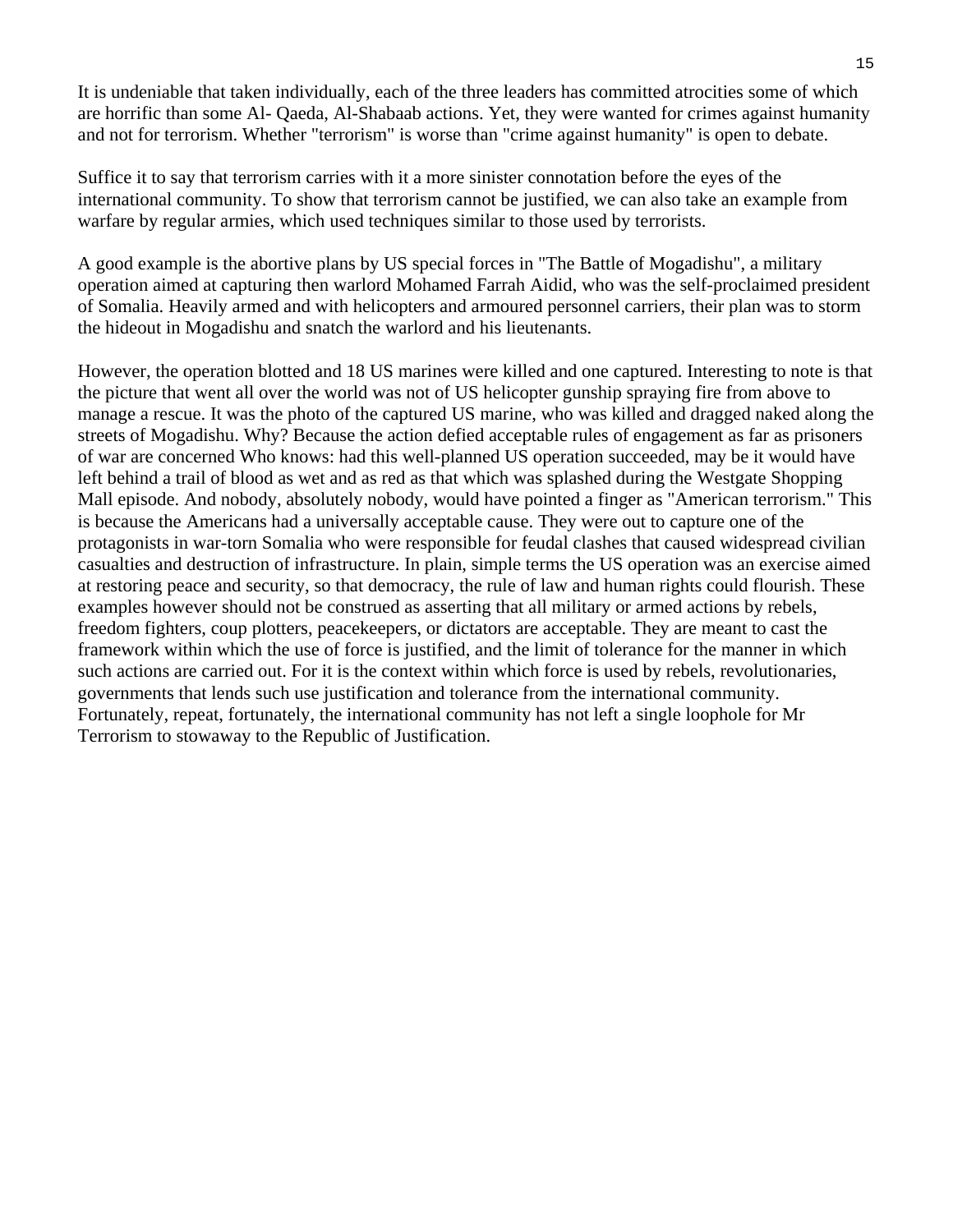## L'Indro (Italy)

Wednesday, 9 October 2013 http://www.lindro.it/politica/2013-10-09/103110-theodor-meron-e-il-marcio-del-tpi Translated by Google Translate, with some assistance

#### **Accused of partiality**

Theodor Meron and 'rotten' of the ICTY

The American for the third time at the helm of the ICTY. A weak point of the idea of international justice



Sarajevo - On October 1, the American jurist Theodor Meron was elected for the third time (second consecutive) at the helm of the International Criminal Tribunal for crimes committed in the former Yugoslavia (ICTY). For many, it is a tragic choice , which undermines the international credibility of (already low, to be honest) of this institution, and that puts at risk the justice that many victims are waiting for – events dating back to the Balkan wars of the nineties .

Meron , 73, is a judge who holds a degree in International Law at the 'Cambridge University'. Since 1977 he has taught International Law at the Institute of International Studies in Geneva, and then the 'University School of Law' in New York.

Meron was elected for the first time at the helm of the ICTY from 2003 to 2005, then again in October 2011. As well as holding the highest office in the International Criminal Tribunal for the former Yugoslavia , Meron is also the President of the Appeals Chamber and of the International Criminal Tribunal for Rwanda. In addition, he was elected to lead the 'residual mechanism', the body that will deal with cases remaining open when the ICTY shortly closes its doors.

For many, this choice is wrong and gives Meron an exaggerated power, that will result from accumulating so many important posts. The weekly Sarajevo 'Slobodna Bosna' offered ample space last week to an anonymous source, internal to the ICTY, which emphasizes that "the choice of Meron confirms the existence of something rotten within the Court."

"Meron will (have) literally a power of life and death on the future of the ICTY. This situation is contrary to all the rules that govern, usually, the life of international organizations such as ours; Judge Meron has the necessary power to impose his decisions on the rest of the judges, eliminating any internal opposition, as was done in the past in case of Judge Harhoff, who was forced to resign."

Judge Meron, according to some, has already given ample evidence of his partiality in the past, contributing decisively to exonerating several people accused of war crimes. Four that were put on trial by the Tribunal for the